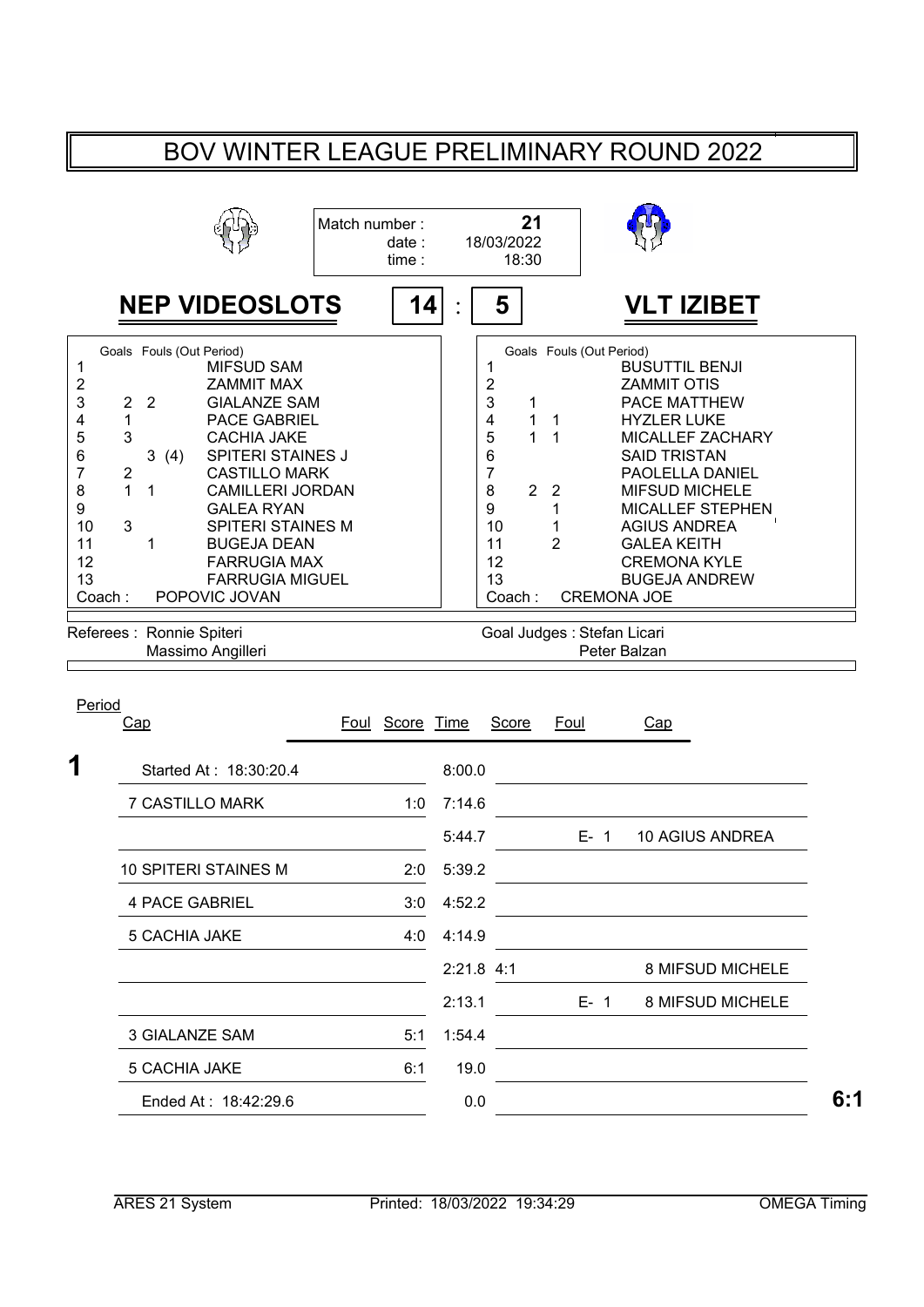| Cap                         |                | Foul Score Time |                | Score          | <u>Foul</u> | Cap                                                                                                                    |
|-----------------------------|----------------|-----------------|----------------|----------------|-------------|------------------------------------------------------------------------------------------------------------------------|
| Started At: 18:45:38.6      |                |                 | 8:00.0         |                |             | the control of the control of the control of the control of the control of                                             |
|                             | <b>TIMEOUT</b> |                 | 4:18.4         |                |             |                                                                                                                        |
| <b>10 SPITERI STAINES M</b> |                | 7:1             | 1:42.6         |                |             | <u> 1989 - Johann Stoff, deutscher Stoffen und der Stoffen und der Stoffen und der Stoffen und der Stoffen und der</u> |
| 11 BUGEJA DEAN              | $E - 1$        |                 | 1:21.2         |                |             | <u> 1980 - Andrea Stadt Britain, amerikansk politik (</u>                                                              |
| Ended At: 18:56:25.3        |                |                 | 0.0            |                |             |                                                                                                                        |
| Started At: 19:00:10.8      |                |                 | 8:00.0         |                |             |                                                                                                                        |
|                             |                |                 | 7:48.8         |                | $E-1$       | 9 MICALLEF STEPHEN                                                                                                     |
| <b>6 SPITERI STAINES J</b>  | $E - 1$        |                 | 6:22.7         |                |             |                                                                                                                        |
|                             |                |                 | 6:06.1 7:2     |                |             | 4 HYZLER LUKE                                                                                                          |
|                             |                |                 | 5:34.2         |                | E.          | 15 CULIC JAN                                                                                                           |
| 8 CAMILLERI JORDAN          |                | 8:2             | 5:19.8         |                |             |                                                                                                                        |
| 3 GIALANZE SAM              | $E - 1$        |                 | 4:59.5         |                |             |                                                                                                                        |
| <b>3 GIALANZE SAM</b>       | $P - 2$        |                 | 3:26.6         |                |             |                                                                                                                        |
|                             |                |                 | $3:26.6$ $8:3$ |                |             | 5 MICALLEF ZACHARY                                                                                                     |
|                             |                |                 | 3:13.1         |                | $E - 2$     | 8 MIFSUD MICHELE                                                                                                       |
| <b>3 GIALANZE SAM</b>       |                | 9:3             | 3:02.0         |                |             | the contract of the contract of the contract of the contract of the contract of                                        |
| <b>6 SPITERI STAINES J</b>  | $E - 2$        |                 | 2:51.3         |                |             |                                                                                                                        |
|                             |                |                 |                | 2:51.3 TIMEOUT |             |                                                                                                                        |
|                             |                |                 | 2:23.8         |                |             | P- 1 11 GALEA KEITH                                                                                                    |
| 10 SPITERI STAINES M        |                | 10:3            | 2:23.8         |                |             |                                                                                                                        |
|                             |                |                 | 3.6            |                |             | P- 2 11 GALEA KEITH                                                                                                    |
| Ended At: 19:16:21.2        |                |                 | 0.0            |                |             | <u> 1980 - Johann Barbara, martxa eta politikar</u>                                                                    |
| Started At: 19:19:05.6      |                |                 |                |                |             | 8:00.0                                                                                                                 |
| 8 CAMILLERI JORDAN          | $E - 1$        |                 | 7:20.6         |                |             | the control of the control of the control of the control of the control of                                             |
| <b>14 MALLIA LUIGI</b>      |                | 11:3            | 6:38.7         |                |             |                                                                                                                        |
|                             |                |                 |                | 6:20.9 11:4    |             | 3 PACE MATTHEW                                                                                                         |
| 7 CASTILLO MARK             |                | 12:4            | 5:30.1         |                |             |                                                                                                                        |